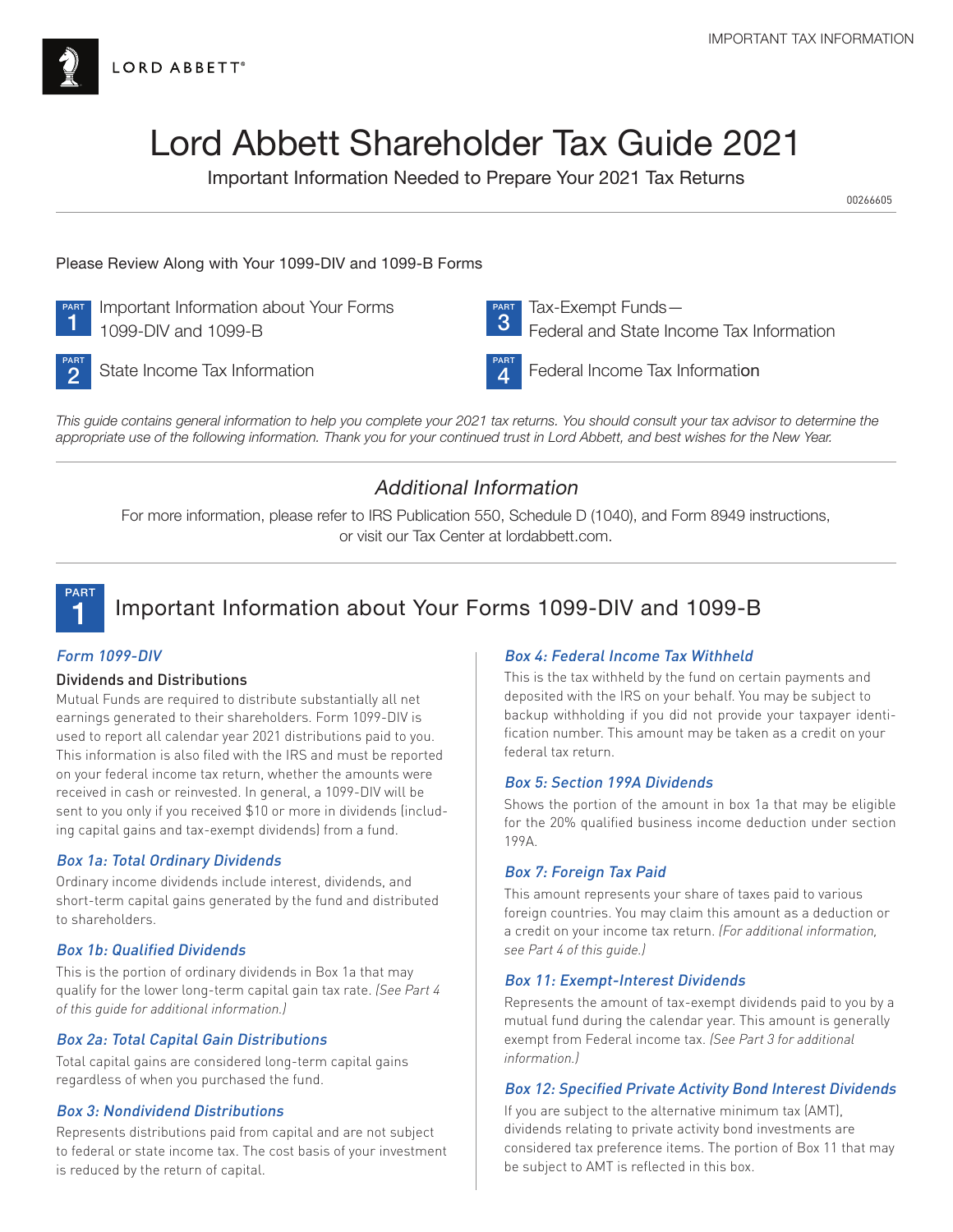#### *(Part 1 continued)*

# Form 1099-B

Proceeds from Broker and Barter Exchange Transactions

In general, if you sell or exchange shares of a fund in an account other than a tax-advantaged account (IRA, 401(k), etc.) or money market fund account, you will receive a Form 1099-B. Information reflected on this form should be used to complete your Form 8949 and Schedule D. Form 1099-B has multiple sections, each containing information that aligns to different parts of Form 8949. Depending on your transactions, you may be required to complete more than one Form 8949.

# Box 1a: Description of Property

Indicates the Fund name, number of shares sold and the share price.

#### Box 1b: Date Acquired

Shows the date the fund was purchased. This box may be blank if shares sold were purchased on multiple dates.

#### Box 1c: Date Sold or Disposed

Shows the trade date of the sale or exchange.

#### Box 1d: Proceeds

This box reflects the aggregate cash proceeds from the transaction.

### Box 1e: Cost or Other Basis

Shows the cost basis of shares sold or exchanged. If Box 5 is marked Yes, this transaction relates to noncovered shares and the basis will not be reported to the IRS. If Box 5 is blank, the transaction relates to covered shares, the basis will be reported to the IRS, and you are required to use this information when preparing your income tax return.

#### Box 1g: Wash Sale Loss Disallowed

An amount in this box indicates all or a portion of the loss on the sale of shares is disallowed due to the IRS wash sale rules. In general, if you sell a security at a loss and repurchase the same security 30 days before or 30 days after the sale date, a portion or all of the loss may be disallowed until you dispose of the shares that created the wash sale. We will compute, track, and report to you and the IRS wash sale adjustment due to the sale and repurchase of covered shares within the same account. You are required to compute, track, and report wash sales due to sales of noncovered shares and across multiple accounts.

# Box 4: Federal Income Tax Withheld

This is the tax withheld by the fund on certain payments and deposited with the IRS on your behalf. You may be subject to backup withholding if you did not provide your taxpayer identification number. This amount may be taken as a credit on your federal tax return.

#### Box 5: Noncovered Security

If this box is marked Yes, boxes 1b, 1e, and 1g may be blank. A noncovered share is any mutual fund share purchased before January 1, 2012, or shares purchased after January 1, 2012, for which cost-basis information is not available. We do not report cost-basis information on noncovered shares to the IRS.

### Cost-Basis Method

The cost-basis method used on redemptions is for informational purposes and is not being reported to the IRS. A cost-basis method is an approach for selecting shares to sell that were purchased at different times and at different prices. Cost-basis methods include average cost (ACST), first in, first out (FIFO), last in, first out (LIFO), high cost, first out (HIFO), low cost, first out (LOFO), loss/gain utilization (LGUT), and specific identification (SLID). The cost-basis method used for redemptions of covered shares is the fund's default of average cost unless you instructed us to use a different method at the time of the redemption. Unless specifically identified, noncovered shares will always be redeemed before covered shares, regardless of your cost-basis method.

As a service to our shareholders, we will provide you with the average cost basis on noncovered shares (to the extent available). You are not required to use the average cost-basis information provided for noncovered shares, and it will not be reported to the IRS.

# Gain/(Loss)

The Gain/(Loss) information is not being reported to the IRS. This amount is determined by the difference between redemption proceeds and the cost basis of shares sold, including adjustments.



# <sup>2</sup> State Income Tax Information

#### State Tax Information

Many states allow shareholders to exclude from their state taxable income the percentage of dividends derived from certain U.S. government securities. The table on the next page indicates for designated funds the percentage of the funds' ordinary dividends derived from such U.S. government securities during the calendar year 2021. Please note that shareholders who are residents of California, Connecticut, or New York are NOT entitled to exclude this amount from their state taxable income. If your fund is not listed, none of the dividend distributions paid during calendar year 2021 were derived from U.S. government securities.

See State Tax Information table on next page.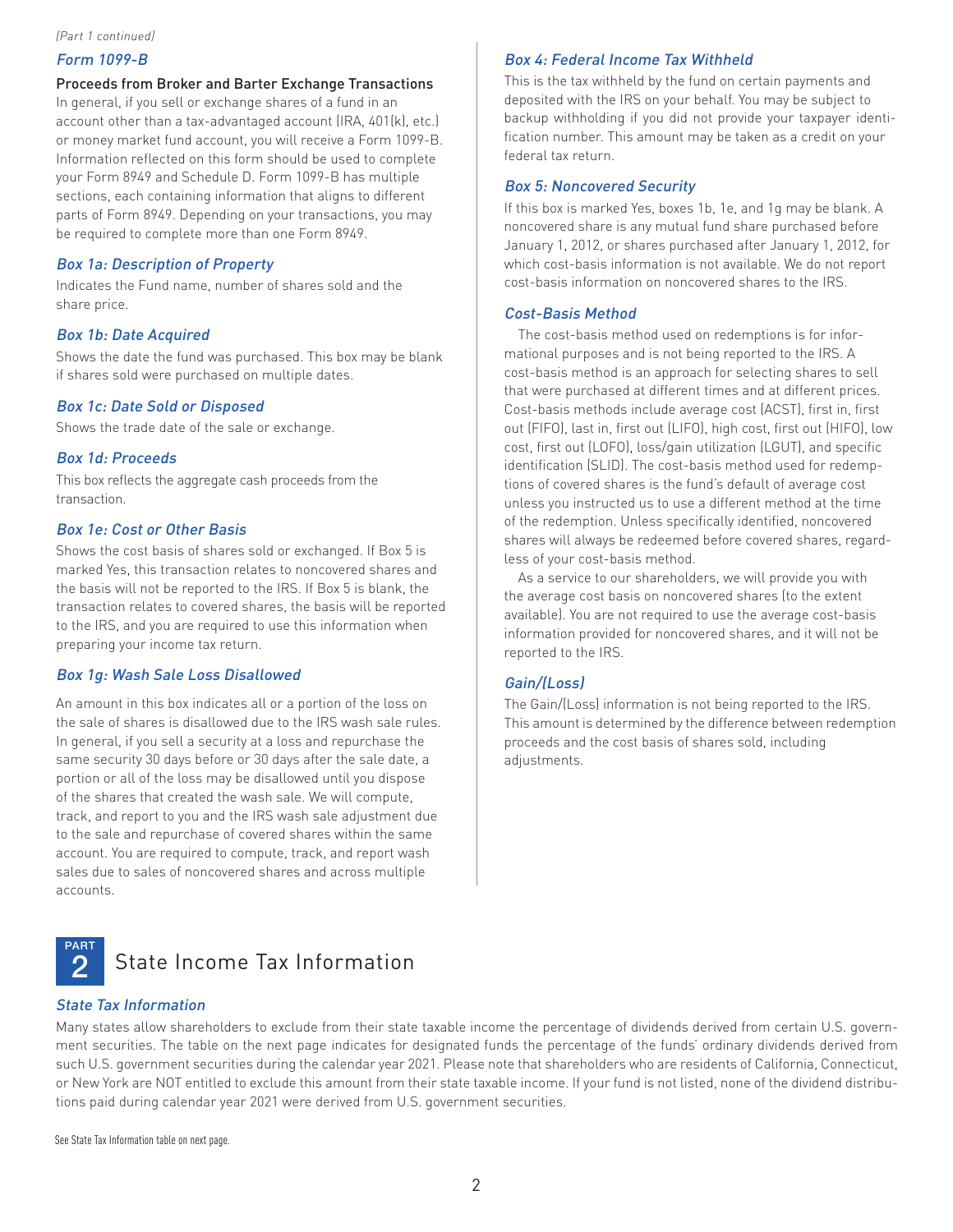# PART **2** State Income Tax Information (Continued from previous page)

Percentage of Ordinary Dividends Derived from U.S. Government Securities (for all classes of shares)

| <b>FUND</b>                            | Federal<br>Farm<br><b>Credit</b><br><b>Bank</b><br>(FFCB) | Federal<br>Home<br><b>Loan Bank</b> | <b>Student</b><br>Loan<br><b>Marketing</b><br>Assoc. | <b>Tennessee</b><br>Valley<br><b>Authority</b><br>(TVA) | U.S.<br><b>Treasury</b><br><b>Securities</b> | <b>TOTAL</b><br>Income from<br>Federal | Fed. Home<br>Loan<br>Mortgage<br>Corp.<br>(FHLMC) <sup>1</sup> | Fed. Nat'l<br>Mortgage<br>Assoc. | Gov't Nat'l<br>Mortgage<br>Assoc.<br>$(GNMA)^1$ | Repurchase<br>Agreement<br>(Repo) <sup>1</sup> | Other <sup>1</sup> | <b>TOTAL</b><br>Income | Percentage<br>of Assets in<br>Federal<br>Obligations <sup>2</sup> |
|----------------------------------------|-----------------------------------------------------------|-------------------------------------|------------------------------------------------------|---------------------------------------------------------|----------------------------------------------|----------------------------------------|----------------------------------------------------------------|----------------------------------|-------------------------------------------------|------------------------------------------------|--------------------|------------------------|-------------------------------------------------------------------|
| Affiliated                             | 0.00%                                                     | (FHLB)<br>$0.00\%$                  | (SLMA)<br>0.00%                                      | 0.00%                                                   | 0.00%                                        | <b>Obligations</b><br>0.00%            | 0.00%                                                          | $(FNMA)^{1}$<br>0.00%            | 0.00%                                           | 0.00%                                          | 100.00%            | 100.00%                | 0.00%                                                             |
| Alpha Strategy                         | 0.00%                                                     | $0.00\%$                            | 0.00%                                                | 0.00%                                                   | $0.00\%$                                     | 0.00%                                  | 0.00%                                                          | 0.00%                            | 0.00%                                           | 0.00%                                          | 100.00%            | 100.00%                | 0.00%                                                             |
| <b>Bond Debenture</b>                  | 0.00%                                                     | 0.00%                               | 0.00%                                                | 0.00%                                                   | 0.00%                                        | 0.00%                                  | 0.07%                                                          | 0.00%                            | 0.00%                                           | 0.00%                                          | 99.93%             | 100.00%                | 0.00%                                                             |
| <b>Climate Focused Bond</b>            | 0.00%                                                     | $0.00\%$                            | 0.00%                                                | 0.00%                                                   | 2.33%                                        | 2.33%                                  | 0.00%                                                          | 0.00%                            | 0.00%                                           | 0.00%                                          | 97.67%             | 100.00%                | 0.00%                                                             |
| Convertible                            | 0.00%                                                     | 0.00%                               | 0.00%                                                | 0.00%                                                   | 0.00%                                        | 0.00%                                  | 0.00%                                                          | 0.00%                            | 0.00%                                           | 0.00%                                          | 100.00%            | 100.00%                | $0.00\%$                                                          |
| Core Fixed Income                      | 0.00%                                                     | $0.00\%$                            | 0.08%                                                | 0.00%                                                   | 16.33%                                       | 16.41%                                 | 0.65%                                                          | 2.09%                            | 0.07%                                           | $0.00\%$                                       | 80.78%             | 100.00%                | 43.34%                                                            |
| Core Plus Bond                         | 0.00%                                                     | $0.00\%$                            | 0.00%                                                | 0.00%                                                   | 7.08%                                        | 7.08%                                  | 0.17%                                                          | 1.15%                            | 0.00%                                           | 0.00%                                          | 91.60%             | 100.00%                | 24.48%                                                            |
| Corporate Bond                         | 0.00%                                                     | $0.00\%$                            | 0.00%                                                | 0.00%                                                   | 2.68%                                        | 2.68%                                  | 0.00%                                                          | 0.00%                            | 0.00%                                           | 0.00%                                          | 97.32%             | 100.00%                | 2.09%                                                             |
| Credit Opportunities                   | $0.00\%$                                                  | 0.00%                               | 0.00%                                                | 0.00%                                                   | 0.00%                                        | 0.00%                                  | 0.00%                                                          | 0.00%                            | 0.00%                                           | 0.00%                                          | 100.00%            | 100.00%                | 0.00%                                                             |
| Developing Growth                      | 0.00%                                                     | $0.00\%$                            | 0.00%                                                | $0.00\%$                                                | $0.00\%$                                     | 0.00%                                  | 0.00%                                                          | 0.00%                            | 0.00%                                           | 0.00%                                          | 100.00%            | 100.00%                | 0.00%                                                             |
| Dividend Growth                        | 0.00%                                                     | 0.00%                               | 0.00%                                                | 0.00%                                                   | 0.00%                                        | 0.00%                                  | 0.00%                                                          | 0.00%                            | 0.00%                                           | 0.00%                                          | 100.00%            | 100.00%                | 0.00%                                                             |
| Durable Growth                         | 0.00%                                                     | $0.00\%$                            | 0.00%                                                | 0.00%                                                   | 0.00%                                        | 0.00%                                  | 0.00%                                                          | 0.00%                            | 0.00%                                           | 0.00%                                          | 100.00%            | 100.00%                | $0.00\%$                                                          |
| <b>Emerging Markets Bond</b>           | 0.00%                                                     | 0.00%                               | 0.00%                                                | 0.00%                                                   | 0.00%                                        | 0.00%                                  | 0.00%                                                          | 0.00%                            | 0.00%                                           | 0.00%                                          | 100.00%            | 100.00%                | $0.00\%$                                                          |
| <b>Emerging Markets Corporate Debt</b> | 0.00%                                                     | $0.00\%$                            | 0.00%                                                | 0.00%                                                   | 0.00%                                        | 0.00%                                  | 0.00%                                                          | 0.00%                            | 0.00%                                           | $0.00\%$                                       | 100.00%            | 100.00%                | $0.00\%$                                                          |
| <b>Floating Rate</b>                   | 0.00%                                                     | $0.00\%$                            | 0.00%                                                | 0.00%                                                   | 0.00%                                        | 0.00%                                  | 0.00%                                                          | 0.00%                            | 0.00%                                           | 0.00%                                          | 100.00%            | 100.00%                | 0.00%                                                             |
| <b>Focused Growth</b>                  | 0.00%                                                     | 0.00%                               | 0.00%                                                | 0.00%                                                   | 0.00%                                        | 0.00%                                  | 0.00%                                                          | 0.00%                            | 0.00%                                           | 0.00%                                          | 100.00%            | 100.00%                | 0.00%                                                             |
| Focused Large Cap Value                | 0.00%                                                     | 0.00%                               | 0.00%                                                | 0.00%                                                   | 0.00%                                        | 0.00%                                  | 0.00%                                                          | 0.00%                            | 0.00%                                           | 0.00%                                          | 100.00%            | 100.00%                | 0.00%                                                             |
| Focused Small Cap Value                | 0.00%                                                     | $0.00\%$                            | 0.00%                                                | 0.00%                                                   | 0.00%                                        | 0.00%                                  | 0.00%                                                          | 0.00%                            | 0.00%                                           | 0.00%                                          | 100.00%            | 100.00%                | 0.00%                                                             |
| <b>Fundamental Equity</b>              | 0.00%                                                     | 0.00%                               | 0.00%                                                | 0.00%                                                   | 0.00%                                        | 0.00%                                  | 0.00%                                                          | 0.00%                            | 0.00%                                           | 0.00%                                          | 100.00%            | 100.00%                | 0.00%                                                             |
| Global Bond                            | 0.00%                                                     | $0.00\%$                            | 0.00%                                                | 0.05%                                                   | 2.25%                                        | 2.30%                                  | 0.05%                                                          | 1.07%                            | 0.00%                                           | 0.00%                                          | 96.58%             | 100.00%                | 9.26%                                                             |
| Global Equity <sup>3</sup>             | 0.00%                                                     | 0.00%                               | 0.00%                                                | 0.00%                                                   | 0.00%                                        | 0.00%                                  | 0.00%                                                          | 0.00%                            | 0.00%                                           | 0.00%                                          | 100.00%            | 100.00%                | $0.00\%$                                                          |
| Growth Leaders                         | 0.00%                                                     | $0.00\%$                            | 0.00%                                                | 0.00%                                                   | 0.00%                                        | 0.00%                                  | 0.00%                                                          | 0.00%                            | 0.00%                                           | 0.00%                                          | 100.00%            | 100.00%                | $0.00\%$                                                          |
| Growth Opportunities                   | 0.00%                                                     | $0.00\%$                            | 0.00%                                                | 0.00%                                                   | 0.00%                                        | 0.00%                                  | 0.00%                                                          | 0.00%                            | 0.00%                                           | 0.00%                                          | 100.00%            | 100.00%                | $0.00\%$                                                          |
| Health Care                            | 0.00%                                                     | $0.00\%$                            | 0.00%                                                | 0.00%                                                   | 0.00%                                        | 0.00%                                  | 0.00%                                                          | 0.00%                            | 0.00%                                           | 0.00%                                          | 100.00%            | 100.00%                | 0.00%                                                             |
| <b>High Yield</b>                      | 0.00%                                                     | 0.00%                               | 0.00%                                                | 0.00%                                                   | 0.00%                                        | 0.00%                                  | 0.00%                                                          | 0.00%                            | 0.00%                                           | 0.00%                                          | 100.00%            | 100.00%                | $0.00\%$                                                          |
| Income                                 | 0.00%                                                     | $0.00\%$                            | 0.00%                                                | 0.00%                                                   | 4.37%                                        | 4.37%                                  | 0.05%                                                          | 0.00%                            | 0.00%                                           | 0.00%                                          | 95.58%             | 100.00%                | 10.80%                                                            |
| Inflation Focused                      | 0.00%                                                     | $0.00\%$                            | 0.00%                                                | 0.00%                                                   | 2.05%                                        | 2.05%                                  | 0.36%                                                          | 0.11%                            | 0.28%                                           | 0.00%                                          | 97.20%             | 100.00%                | 6.64%                                                             |
| International Equity                   | 0.00%                                                     | $0.00\%$                            | 0.00%                                                | 0.00%                                                   | 0.00%                                        | 0.00%                                  | 0.00%                                                          | 0.00%                            | 0.00%                                           | 0.00%                                          | 100.00%            | 100.00%                | $0.00\%$                                                          |
| International Growth                   | 0.00%                                                     | 0.00%                               | 0.00%                                                | 0.00%                                                   | 0.00%                                        | 0.00%                                  | 0.00%                                                          | 0.00%                            | 0.00%                                           | 0.00%                                          | 100.00%            | 100.00%                | $0.00\%$                                                          |
| International Opportunities            | 0.00%                                                     | $0.00\%$                            | 0.00%                                                | $0.00\%$                                                | $0.00\%$                                     | 0.00%                                  | 0.00%                                                          | $0.00\%$                         | 0.00%                                           | 0.00%                                          | 100.00%            | 100.00%                | 0.00%                                                             |
| International Value                    | $0.00\%$                                                  | $0.00\%$                            | $0.00\%$                                             | $0.00\%$                                                | $0.00\%$                                     | 0.00%                                  | 0.00%                                                          | $0.00\%$                         | 0.00%                                           | 0.00%                                          | 100.00%            | 100.00%                | $0.00\%$                                                          |
| Micro Cap Growth                       | $0.00\%$                                                  | $0.00\%$                            | $0.00\%$                                             | $0.00\%$                                                | 0.00%                                        | 0.00%                                  | 0.00%                                                          | $0.00\%$                         | 0.00%                                           | 0.00%                                          | 100.00%            | 100.00%                | $0.00\%$                                                          |
| Mid Cap Innovation Growth              | $0.00\%$                                                  | $0.00\%$                            | $0.00\%$                                             | $0.00\%$                                                | $0.00\%$                                     | 0.00%                                  | 0.00%                                                          | $0.00\%$                         | 0.00%                                           | 0.00%                                          | 100.00%            | 100.00%                | $0.00\%$                                                          |
| Mid Cap Stock                          | $0.00\%$                                                  | $0.00\%$                            | $0.00\%$                                             | $0.00\%$                                                | 0.00%                                        | 0.00%                                  | 0.00%                                                          | $0.00\%$                         | 0.00%                                           | $0.00\%$                                       | 100.00%            | 100.00%                | $0.00\%$                                                          |
| Multi-Asset Balanced Opportunity       | $0.00\%$                                                  | $0.00\%$                            | $0.00\%$                                             | $0.00\%$                                                | $0.00\%$                                     | 0.00%                                  | 0.00%                                                          | $0.00\%$                         | 0.00%                                           | 0.00%                                          | 100.00%            | 100.00%                | $0.00\%$                                                          |
| Multi-Asset Income                     | $0.00\%$                                                  | $0.00\%$                            | 0.00%                                                | $0.00\%$                                                | 0.00%                                        | 0.00%                                  | 0.00%                                                          | 0.00%                            | 0.00%                                           | 0.00%                                          | 100.00%            | 100.00%                | $0.00\%$                                                          |
| Short Duration Core Bond               | $0.00\%$                                                  | $0.00\%$                            | 0.00%                                                | 0.00%                                                   | 2.80%                                        | 2.80%                                  | 0.02%                                                          | 0.00%                            | 0.01%                                           | 0.00%                                          | 97.17%             | 100.00%                | 18.00%                                                            |
| Short Duration High Yield              | $0.00\%$                                                  | $0.00\%$                            | $0.00\%$                                             | $0.00\%$                                                | 0.00%                                        | 0.00%                                  | 0.00%                                                          | $0.00\%$                         | 0.00%                                           | 0.00%                                          | 100.00%            | 100.00%                | $0.00\%$                                                          |
| <b>Short Duration Income</b>           | $0.00\%$                                                  | $0.00\%$                            | 0.02%                                                | $0.00\%$                                                | 0.95%                                        | 0.97%                                  | 0.14%                                                          | 0.22%                            | 0.07%                                           | 0.00%                                          | 98.60%             | 100.00%                | 7.72%                                                             |
| Small Cap Value                        | $0.00\%$                                                  | $0.00\%$                            | $0.00\%$                                             | $0.00\%$                                                | $0.00\%$                                     | 0.00%                                  | 0.00%                                                          | $0.00\%$                         | 0.00%                                           | $0.00\%$                                       | 100.00%            | 100.00%                | $0.00\%$                                                          |
| <b>Special Situations Income</b>       | $0.00\%$                                                  | $0.00\%$                            | 0.00%                                                | $0.00\%$                                                | $0.00\%$                                     | 0.00%                                  | 0.00%                                                          | $0.00\%$                         | 0.00%                                           | 0.00%                                          | 100.00%            | 100.00%                | $0.00\%$                                                          |
| <b>Total Return</b>                    | $0.00\%$                                                  | $0.00\%$                            | $0.09\%$                                             | $0.00\%$                                                | 7.17%                                        | 7.26%                                  | 0.29%                                                          | 1.69%                            | 0.04%                                           | $0.00\%$                                       | 90.72%             | 100.00%                | 30.59%                                                            |
| Ultra Short Bond                       | $0.00\%$                                                  | $0.00\%$                            | $0.00\%$                                             | $0.00\%$                                                | 0.17%                                        | 0.17%                                  | 0.47%                                                          | $0.00\%$                         | 0.00%                                           | 0.00%                                          | 99.36%             | 100.00%                | 2.45%                                                             |
| USG & GSE Money Market <sup>6</sup>    | $0.00\%$                                                  | $0.00\%$                            | 0.00%                                                | $0.00\%$                                                | 52.57%                                       | 52.57%                                 | 34.19%                                                         | $0.00\%$                         | 0.00%                                           | 2.54%                                          | 10.70%             | 100.00%                | 86.25%                                                            |
| Value Opportunities                    | $0.00\%$                                                  | $0.00\%$                            | $0.00\%$                                             | 0.00%                                                   | $0.00\%$                                     | 0.00%                                  | 0.00%                                                          | $0.00\%$                         | 0.00%                                           | 0.00%                                          | 100.00%            | 100.00%                | $0.00\%$                                                          |

See disclosures for table above on facing page 4.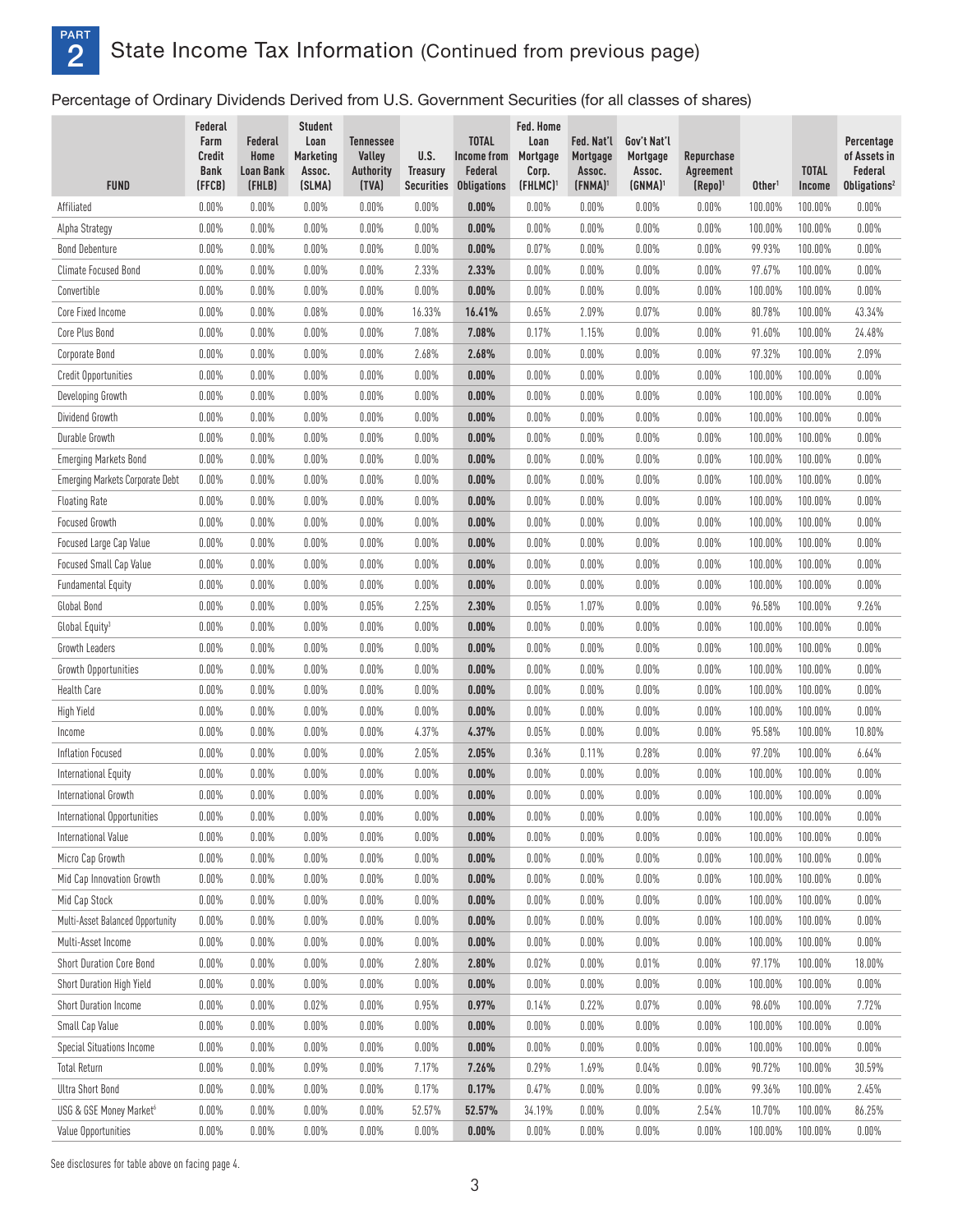

Tax-Exempt Funds-Federal and State Income Tax Information

# State-by-State Breakdown of Dividends

Shareholders of the below-mentioned general tax-free funds may be eligible to exclude the percentage of income derived from their state of residence, as indicated in the table below, when determining their state taxable income. Please note that shareholders who are residents of California, Illinois, and Minnesota are NOT entitled to exclude this amount. In addition, income derived from U.S. territories and possessions, such as American Samoa, Guam, Puerto Rico, and Virgin Islands, is typically exempt from federal, state, and local income taxes. Residents of Utah and Indiana should refer to the table on page 5. Also, 100% of the dividends reported on Line 11 of Form 1099-DIV for the Lord Abbett state-specific funds is tax-exempt in those specific states.

|                 | <b>High Income</b><br><b>Municipal</b><br>Bond <sup>4</sup> | Intermediate<br><b>Tax Free</b> | <b>National</b><br><b>Tax Free</b> | <b>Short</b><br><b>Duration</b><br><b>Tax Free</b> | <b>Short</b><br><b>Duration</b><br><b>High Income</b><br>Municipal<br>Bond <sup>5</sup> |                                         | <b>High Income</b><br>Municipal<br>Bond <sup>4</sup> | Intermediate<br><b>Tax Free</b> | <b>National</b><br><b>Tax Free</b> | <b>Short</b><br><b>Duration</b><br><b>Tax Free</b> | <b>Short</b><br><b>Duration</b><br><b>High Income</b><br><b>Municipal</b><br>Bond <sup>5</sup> |
|-----------------|-------------------------------------------------------------|---------------------------------|------------------------------------|----------------------------------------------------|-----------------------------------------------------------------------------------------|-----------------------------------------|------------------------------------------------------|---------------------------------|------------------------------------|----------------------------------------------------|------------------------------------------------------------------------------------------------|
| Alabama         | 5.19%                                                       | 2.32%                           | 2.81%                              | 5.95%                                              | 3.11%                                                                                   | New Hampshire                           | 0.78%                                                | 0.24%                           | 0.52%                              | 0.41%                                              | 1.04%                                                                                          |
| Alaska          | 0.41%                                                       | 0.08%                           | $0.08\%$                           | $0.00\%$                                           | 0.06%                                                                                   | New Jersey                              | 3.46%                                                | 7.69%                           | 7.06%                              | 8.21%                                              | 4.99%                                                                                          |
| Arizona         | 2.33%                                                       | 2.54%                           | 1.70%                              | 0.40%                                              | 1.30%                                                                                   | New Mexico                              | 0.16%                                                | 0.17%                           | 0.25%                              | 0.78%                                              | 0.00%                                                                                          |
| Arkansas        | 1.47%                                                       | 0.11%                           | 0.45%                              | 0.28%                                              | 0.04%                                                                                   | New York                                | 10.42%                                               | 13.54%                          | 12.25%                             | 11.25%                                             | 14.84%                                                                                         |
| California      | 10.72%                                                      | 10.27%                          | 13.25%                             | 3.67%                                              | 6.13%                                                                                   | North Carolina                          | 0.07%                                                | 0.83%                           | 0.80%                              | 2.30%                                              | 0.10%                                                                                          |
| Colorado        | 3.19%                                                       | 0.96%                           | 1.48%                              | 0.75%                                              | 1.85%                                                                                   | North Dakota                            | 0.22%                                                | 0.01%                           | 0.01%                              | 0.49%                                              | 0.00%                                                                                          |
| Connecticut     | 0.18%                                                       | 2.66%                           | 1.91%                              | 3.41%                                              | 0.27%                                                                                   | Ohio                                    | 6.13%                                                | 2.94%                           | 3.81%                              | 3.37%                                              | 2.06%                                                                                          |
| Delaware        | 0.00%                                                       | 0.23%                           | $0.00\%$                           | 0.97%                                              | 0.18%                                                                                   | Oklahoma                                | 0.54%                                                | 0.37%                           | 0.30%                              | 0.20%                                              | 0.26%                                                                                          |
| District of     | 0.49%                                                       | 0.31%                           | 0.50%                              | 0.04%                                              | $0.00\%$                                                                                | Oregon                                  | 0.29%                                                | 0.44%                           | 0.34%                              | 0.89%                                              | 0.02%                                                                                          |
| Columbia        |                                                             |                                 |                                    |                                                    |                                                                                         | Pennsylvania                            | 5.71%                                                | 5.69%                           | 5.49%                              | 8.01%                                              | 7.83%                                                                                          |
| Florida         | 4.83%                                                       | 4.69%                           | 3.56%                              | 3.05%                                              | 6.43%                                                                                   | Rhode Island                            | 0.33%                                                | 0.22%                           | $0.00\%$                           | 0.01%                                              | $0.00\%$                                                                                       |
| Georgia         | 3.65%                                                       | 1.68%                           | 2.35%                              | 1.43%                                              | 2.67%                                                                                   | South Carolina                          | 0.40%                                                | 0.58%                           | 0.72%                              | 2.05%                                              | 0.78%                                                                                          |
| Hawaii          | 0.38%                                                       | 0.88%                           | 1.13%                              | 0.35%                                              | 0.48%                                                                                   | South Dakota                            | 0.05%                                                | 0.06%                           | 0.04%                              | $0.00\%$                                           | 0.09%                                                                                          |
| Idaho           | 0.05%                                                       | 0.17%                           | 0.02%                              | 0.78%                                              | 0.65%                                                                                   | Tennessee                               | 0.68%                                                | 1.81%                           | 1.46%                              | 0.99%                                              | 1.63%                                                                                          |
| <b>Illinois</b> | 8.80%                                                       | 12.27%                          | 11.39%                             | 13.86%                                             | 11.61%                                                                                  | Texas                                   | 4.27%                                                | 8.24%                           | 5.09%                              | 5.20%                                              | 6.39%                                                                                          |
| Indiana         | 0.89%                                                       | 1.31%                           | 1.22%                              | 0.78%                                              | 1.08%                                                                                   | Utah                                    | 0.68%                                                | 0.81%                           | 0.13%                              | 0.00%                                              | 0.77%                                                                                          |
| lowa            | 2.29%                                                       | 1.08%                           | 0.75%                              | 1.81%                                              | 2.86%                                                                                   | Vermont                                 | $0.00\%$                                             | 0.02%                           | 0.21%                              | $0.00\%$                                           | 0.76%                                                                                          |
| Kansas          | 0.12%                                                       | 0.23%                           | $0.00\%$                           | 0.73%                                              | 0.25%                                                                                   | Virginia                                | 2.84%                                                | 0.92%                           | 1.49%                              | 2.06%                                              | 0.78%                                                                                          |
| Kentucky        | 0.09%                                                       | 1.05%                           | 1.34%                              | 1.56%                                              | 0.81%                                                                                   | Washington                              | 0.75%                                                | 1.02%                           | 0.39%                              | 0.20%                                              | 1.13%                                                                                          |
| Louisiana       | 1.34%                                                       | 1.61%                           | 1.89%                              | 3.19%                                              | 3.05%                                                                                   | West Virginia                           | 0.08%                                                | 0.29%                           | 0.14%                              | 2.68%                                              | 0.37%                                                                                          |
| Maine           | 0.10%                                                       | 0.13%                           | 0.28%                              | 0.00%                                              | 0.03%                                                                                   | Wisconsin                               | 3.22%                                                | 0.99%                           | 0.90%                              | 0.74%                                              | 2.28%                                                                                          |
| Maryland        | 2.29%                                                       | 0.85%                           | 2.25%                              | 2.13%                                              | 1.96%                                                                                   | Wyoming                                 | 0.26%                                                | $0.00\%$                        | 0.28%                              | 0.02%                                              | $0.00\%$                                                                                       |
| Massachusetts   | 0.53%                                                       | 1.35%                           | 1.87%                              | 0.65%                                              | 0.69%                                                                                   | <b>U.S. Territories and Possessions</b> |                                                      |                                 |                                    |                                                    |                                                                                                |
| Michigan        | 1.13%                                                       | 1.19%                           | 1.49%                              | 0.89%                                              | 0.25%                                                                                   | Guam                                    | 0.06%                                                | 0.05%                           | 0.08%                              | 0.01%                                              | 0.02%                                                                                          |
| Minnesota       | 0.66%                                                       | 0.61%                           | 0.97%                              | 0.78%                                              | 0.49%                                                                                   | Puerto Rico                             | 5.78%                                                | 2.26%                           | 2.14%                              | 0.24%                                              | 5.39%                                                                                          |
| Mississippi     | $0.00\%$                                                    | 0.13%                           | $0.00\%$                           | 0.42%                                              | 0.49%                                                                                   |                                         |                                                      | $0.00\%$                        | $0.00\%$                           |                                                    | 0.00%                                                                                          |
| Missouri        | 0.59%                                                       | $0.86\%$                        | 1.37%                              | 1.49%                                              | 0.85%                                                                                   | Virgin Islands                          | 0.00%                                                |                                 |                                    | 0.00%                                              |                                                                                                |
| Montana         | 0.00%                                                       | 0.00%                           | 0.31%                              | 0.00%                                              | $0.00\%$                                                                                | American Samoa                          | 0.44%                                                | $0.00\%$                        | 0.00%                              | $0.00\%$                                           | 0.20%                                                                                          |
| Nebraska        | 0.11%                                                       | 0.36%                           | 1.33%                              | 0.39%                                              | $0.00\%$                                                                                | TOTAL:                                  | 100.00%                                              | 100.00%                         | 100.00%                            | 100.00%                                            | 100.00%                                                                                        |

#### **Disclosure for State Income Tax Information Table on Page 3:**

Note: Please consult your tax advisor to determine what information is pertinent for your state of residence. You may be required by your state to attach the above table to your state income tax return.

1These securities may not be state tax exempt. Please consult with your tax advisor to determine what information is pertinent for your state of residence.

2Percentage of assets in federal obligations as of December 31, 2021.

<sup>3</sup>Effective 11/1/21 Global Equity Research changed its name to Global Equity.

4Effective 11/1/21 High Yield Municipal Bond changed its name to High Income Municipal Bond.

Nevada 0.55% 0.88% 0.40% 0.13% 0.68%

**<sup>5</sup>Effective 11/1/21 Short Duration High Yield Municipal Bond changed its name to Short Duration High Income Municipal Bond.** 

6Government-Sponsored Enterprises.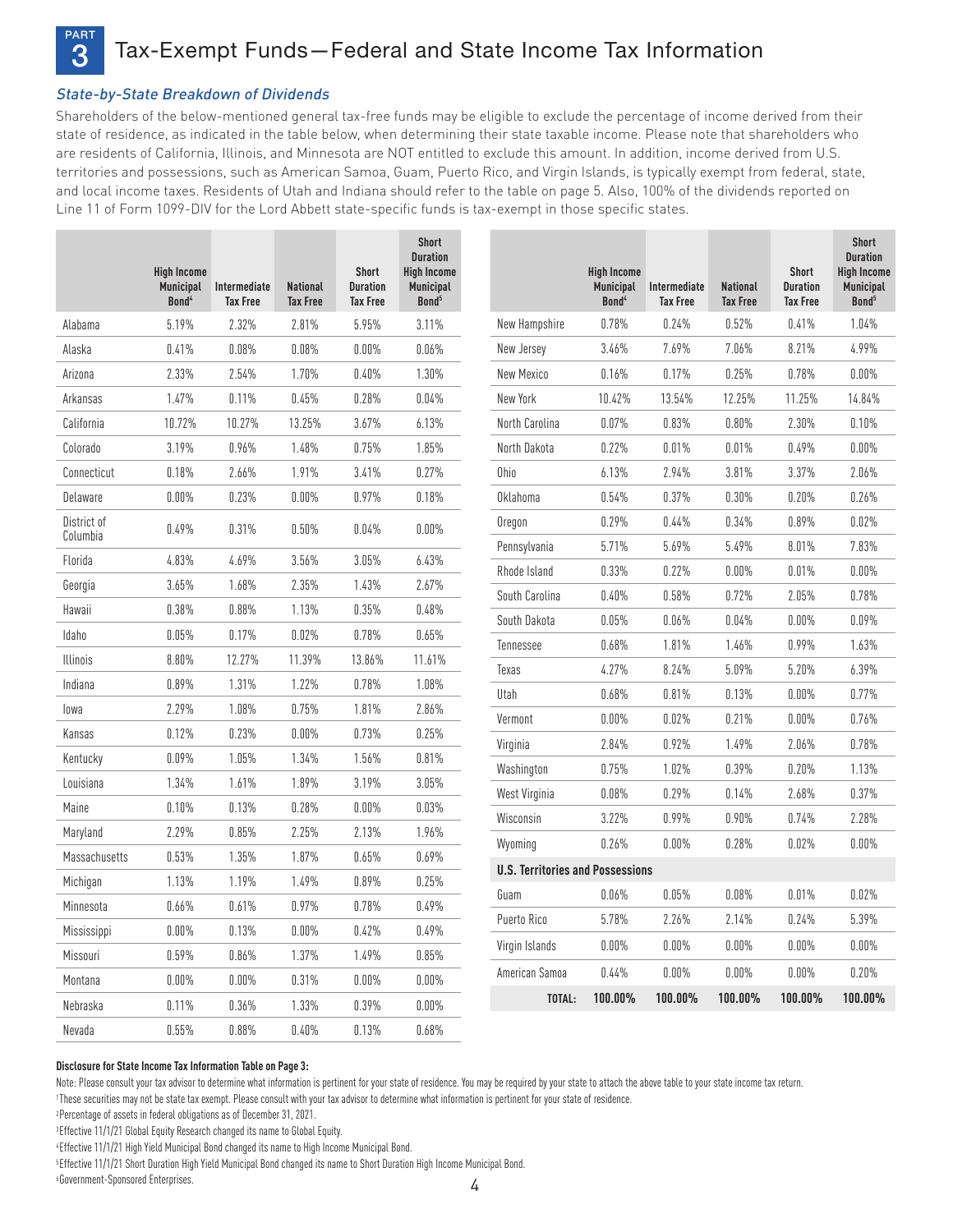# Alternative Minimum Tax

The amount of tax-exempt interest derived from private activity bonds is not taxable for many investors. If you are subject to the alternative minimum tax (AMT), dividends received from these bonds are considered a tax-preference item. The amount of dividends that may be subject to the AMT is reflected on Form 1099-DIV. Please consult your tax advisor to determine whether you are subject to the AMT.

#### Taxable Dividends

Dividends paid by tax-exempt bond funds are generally exempt from federal income tax. However, in the ordinary course of business of investing in tax-exempt securities, some tax-exempt funds may produce taxable income. The two primary reasons tax-exempt funds produce taxable ordinary income are by generating short-term capital gains and accrued market discount.

If a fund purchases a tax-exempt bond and subsequently sells the bond, with a holding period of one year or less, at a price greater than the bond's amortized cost, the fund will generate a short-term capital gain. Short-term capital gains are considered ordinary income for federal income tax purposes.

In addition, a fund is deemed to have purchased a bond with taxable market discount if the purchase price is less than the bond's adjusted issue price. Accrued market discount is treated as taxable income for federal income tax purposes. Short-term gains and accrued market discount are reported as ordinary income on Form 1099-DIV.

### Utah State Resident Tax Information

Interest on municipal obligations issued by another state is subject to Utah income tax unless it was acquired before January 1, 2003, or the obligation was issued by a state that does not impose tax on Utah municipal obligations. The table below lists the percentage of tax-exempt dividends that is subject to Utah income tax.

### Indiana Resident Tax Information

All bonds purchased after December 31, 2011, and issued by a state or political subdivision other than Indiana will be subject to Indiana adjusted gross income tax. Bonds issued by a U.S. territory or possession are exempt under federal law regardless of purchase date. The following table lists the percentage of tax-exempt dividends that are subject to Indiana income tax.

| <b>Fund</b>                                               | Utah State Taxable<br>Percentage | Indiana State Taxable<br>Percentage |
|-----------------------------------------------------------|----------------------------------|-------------------------------------|
| High Income Municipal Bond <sup>4</sup>                   | 81.34%                           | 89.69%                              |
| Intermediate Tax Free                                     | 81.59%                           | 92.38%                              |
| National Tax Free                                         | 87.30%                           | 92.27%                              |
| Short Duration High Income<br>Municipal Bond <sup>5</sup> | 78.91%                           | 93.51%                              |
| <b>Short Duration Tax Free</b>                            | 90.62%                           | 98.82%                              |



# **4** Federal Income Tax Information

### Foreign Taxes Paid

The funds listed below have elected to flow through taxes paid to other countries. The funds are passing through to their shareholders the ability to take either a foreign tax credit or a deduction with respect to the taxes paid by the funds on behalf of their shareholders. In general, it is more advantageous to claim this amount as a credit. Your ability to claim the foreign tax credit may be subject to certain limitations, including a holding period requirement.

In general, if your share of foreign taxes from all sources is no more than \$300 (\$600 for married individuals filing jointly) and all foreign income is passive, you may claim the credit directly on Form 1040. If required, the code "RIC" should be used when completing foreign country information on Form 1116. Please consult your tax advisor regarding the appropriate use of foreign taxes and foreign-sourced income.

The percentages of the following Lord Abbett funds' ordinary income that are deemed foreign-sourced are:

| <b>Fund</b>                      | % of Foreign-Sourced Income |
|----------------------------------|-----------------------------|
| Alpha Strategy                   | 17.70%                      |
| International Equity             | 86.33%                      |
| International Opportunities      | 64.67%                      |
| International Value              | $81.60\%$                   |
| Multi-Asset Balanced Opportunity | 3.94%                       |
| Multi-Asset Income               | 4.75%                       |

#### Qualified Dividend Income

Qualified dividends are the portion of dividends taxed at the lower long-term capital gain rate rather than your ordinary income tax rate. The maximum tax rate of ordinary income and capital gains is 37% and 20%, respectively. However, taxpayers with adjusted gross income of less than \$40,401 (\$80,801 married) are not subject to tax on qualified dividends or capital gains. Taxpayers with modified adjusted gross income in excess of \$200,000 (\$250,000 married) must pay an additional 3.8% in Medicare tax on the lesser of all net investment income or the amount of income in excess of the threshold. Net investment income includes taxable income and capital gains earned from an individual's mutual fund investments, which includes qualified dividends.

A qualified dividend is a dividend paid by certain U.S. corporations or qualified foreign corporations. A mutual fund is able to pass through qualified dividends received to its shareholders, provided the mutual fund has satisfied the holding period requirements. The dollar amount of qualified dividends you received eligible for the reduced rate will be provided in Box 1b of your Form 1099-DIV. To benefit from the lower tax rate on qualified dividends paid by a mutual fund, you generally must have held your shares in the mutual fund for more than 60 days within a 121-day period that begins 60 days before the ex-dividend date.

For your reference, the percentage of ordinary income (broken down between dividends and short-term capital gain distributions) taxed as qualified dividends is provided in the following table. The actual amount of eligible qualified dividends you received will be reported on Form 1099-DIV.